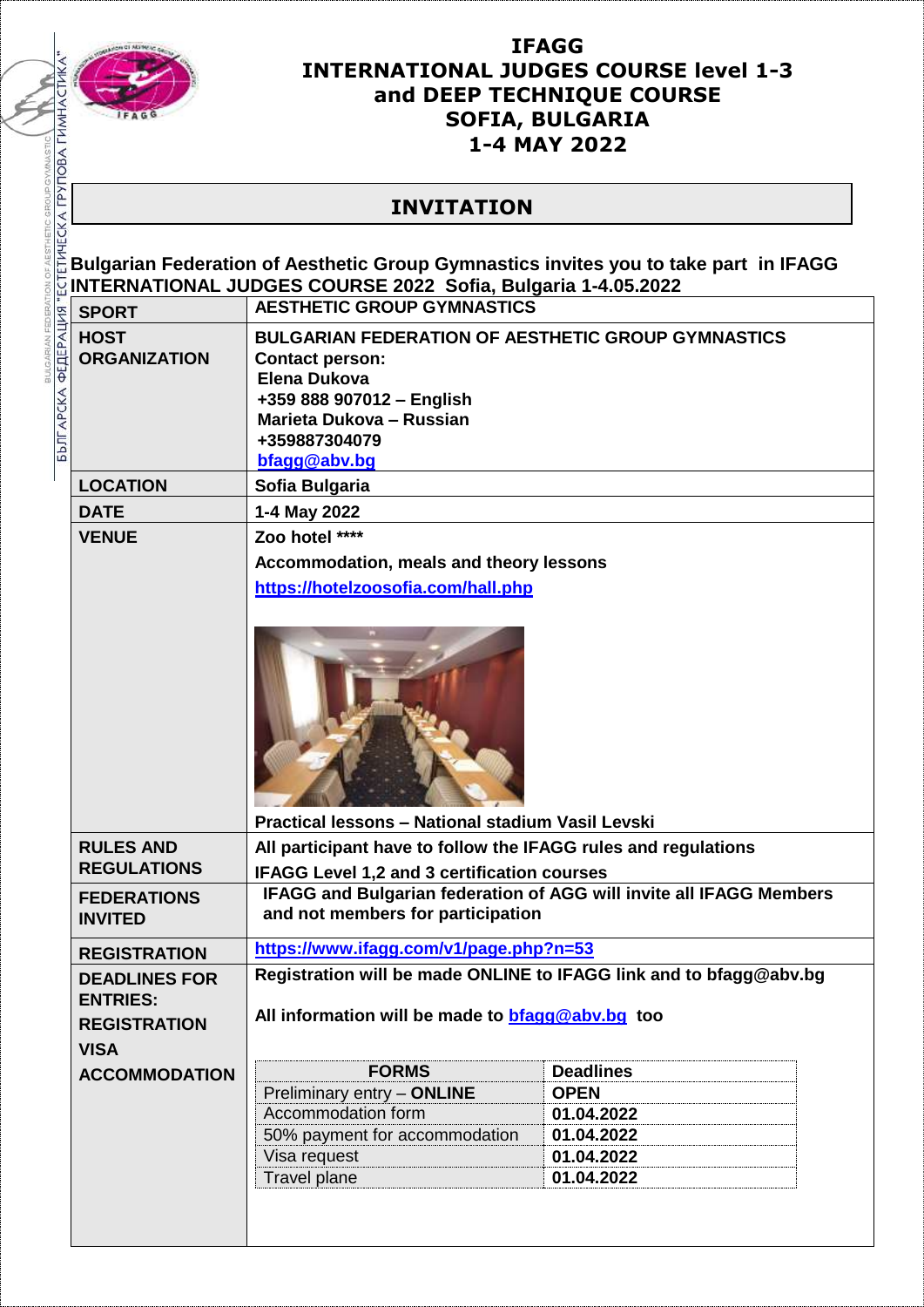| <b>IMPORTANT</b>                                                | Registration for IFAGG members have to be made by the official IFAGG<br>country member only! Individual registrations will not be accepted.                                                                                                                                                                                                                                                                                     |  |  |
|-----------------------------------------------------------------|---------------------------------------------------------------------------------------------------------------------------------------------------------------------------------------------------------------------------------------------------------------------------------------------------------------------------------------------------------------------------------------------------------------------------------|--|--|
|                                                                 | All other applications could be made personally!<br>IFAGG has rights to invite persons to educate IFAGG judges                                                                                                                                                                                                                                                                                                                  |  |  |
| <b>ENTRY FEES</b>                                               | 300€ - IFAGG members (IFAGG will send invoice)<br>350€ - IFAGG members (IFAGG will send invoice)                                                                                                                                                                                                                                                                                                                                |  |  |
|                                                                 | The fee cover all lessons by IFAGG instructors, practice lessons and<br>materials prepared by organizers, transportation to sport hall and back!<br>This fees has to be payed to International federation of AGG according to<br>the invoice sent by the IFAGG main office after the registration. Please be<br>prepared to confirm your payment (by showing a receipt of the bank<br>transfer) in the beginning of the course! |  |  |
| <b>ACCREDITATION</b>                                            | Accreditation for the course will be on 1 May in Zoo hotel                                                                                                                                                                                                                                                                                                                                                                      |  |  |
| <b>PRELIMINARY</b><br><b>PROGRAM OF</b><br><b>JUDGES COURSE</b> | Please see the attached file with program of IFAGG events                                                                                                                                                                                                                                                                                                                                                                       |  |  |
| <b>EVENT MANAGER</b>                                            | Ms Elena Dukova- English language                                                                                                                                                                                                                                                                                                                                                                                               |  |  |
|                                                                 | +359 888 907012                                                                                                                                                                                                                                                                                                                                                                                                                 |  |  |
|                                                                 | Ms Marieta Dukova - Russian language<br>+359887304079                                                                                                                                                                                                                                                                                                                                                                           |  |  |
|                                                                 | e-mail - bfagg@abv.bg                                                                                                                                                                                                                                                                                                                                                                                                           |  |  |
| <b>MEDICAL</b>                                                  | The Bulgarian Federation of AGG and the IFAGG will not be held                                                                                                                                                                                                                                                                                                                                                                  |  |  |
| <b>SERVICES</b>                                                 | responsible for any liabilities in case of accidents, illness, repatriation and                                                                                                                                                                                                                                                                                                                                                 |  |  |
|                                                                 | the like. The IFAGG Technical Regulations foresee that all participating                                                                                                                                                                                                                                                                                                                                                        |  |  |
| <b>INSURANCE</b>                                                | delegations are responsible for making their own arrangements to have<br>the necessary valid insurance coverage against illness, accidents and for<br>repatriation for all the members of their Delegation.                                                                                                                                                                                                                     |  |  |
|                                                                 |                                                                                                                                                                                                                                                                                                                                                                                                                                 |  |  |
|                                                                 | The BFAGG will verify the insurance upon arrival of the delegation<br>members (e.g. cover note or photocopy of the valid policy).                                                                                                                                                                                                                                                                                               |  |  |
| <b>VISA</b>                                                     | All requiring for Visa or just Invitation for entry into Bulgaria, please                                                                                                                                                                                                                                                                                                                                                       |  |  |
| <b>INVITATION</b>                                               | contact LOC for the necessary documentation.                                                                                                                                                                                                                                                                                                                                                                                    |  |  |
| <b>INTERNATIONAL</b>                                            | The invited participating Delegations must pay the International travel                                                                                                                                                                                                                                                                                                                                                         |  |  |
| <b>TRANSPORTATION</b>                                           | costs of their delegation members.                                                                                                                                                                                                                                                                                                                                                                                              |  |  |
|                                                                 | The Travel plane must be send to BFAGG until 01.04.2022 to LOC                                                                                                                                                                                                                                                                                                                                                                  |  |  |
| <b>LOCAL</b><br><b>TRANSPORTATION</b>                           | Free local transportation:<br>• from Sofia International Airport, train station or bus station to the hotel                                                                                                                                                                                                                                                                                                                     |  |  |
|                                                                 | and back;                                                                                                                                                                                                                                                                                                                                                                                                                       |  |  |
|                                                                 | • from the official hotels to the sport hall and back                                                                                                                                                                                                                                                                                                                                                                           |  |  |
| <b>BANK ACCOUNT</b>                                             | If needed extra transport please contact with LOC<br>All costs for accommodation must to be paid via bank transfer to the                                                                                                                                                                                                                                                                                                       |  |  |
| <b>INFORMATION</b>                                              | official organisation bank account (see below). For payment in other way                                                                                                                                                                                                                                                                                                                                                        |  |  |
|                                                                 | (cash or other) please contact LOC. The participating delegations are                                                                                                                                                                                                                                                                                                                                                           |  |  |
|                                                                 | responsible for covering all bank fees in connection with the bank<br>transfers. The copy of payment has to be sent to <b>bfagg@abv.bg</b>                                                                                                                                                                                                                                                                                      |  |  |
|                                                                 | PAYMENT CONDITIONS: To confirm the hotel reservation, it is necessary                                                                                                                                                                                                                                                                                                                                                           |  |  |
|                                                                 | to pay as minimum 50% in advance by bank - deadline 01.04.2022<br>The rest payment for the hotel e could be done by bank or cash during the                                                                                                                                                                                                                                                                                     |  |  |
|                                                                 | accreditation!                                                                                                                                                                                                                                                                                                                                                                                                                  |  |  |
|                                                                 | <b>Bank details:</b>                                                                                                                                                                                                                                                                                                                                                                                                            |  |  |
|                                                                 | <b>Bank: UBB Bank</b><br>IBAN: BG64UBBS88881000977359                                                                                                                                                                                                                                                                                                                                                                           |  |  |
|                                                                 | <b>BIC: BUIBBGSF</b>                                                                                                                                                                                                                                                                                                                                                                                                            |  |  |
|                                                                 | Address: Sofia, Bulgaria, bld. Vitiosha 89                                                                                                                                                                                                                                                                                                                                                                                      |  |  |
|                                                                 | Name: Bulgarian federation of AGG                                                                                                                                                                                                                                                                                                                                                                                               |  |  |